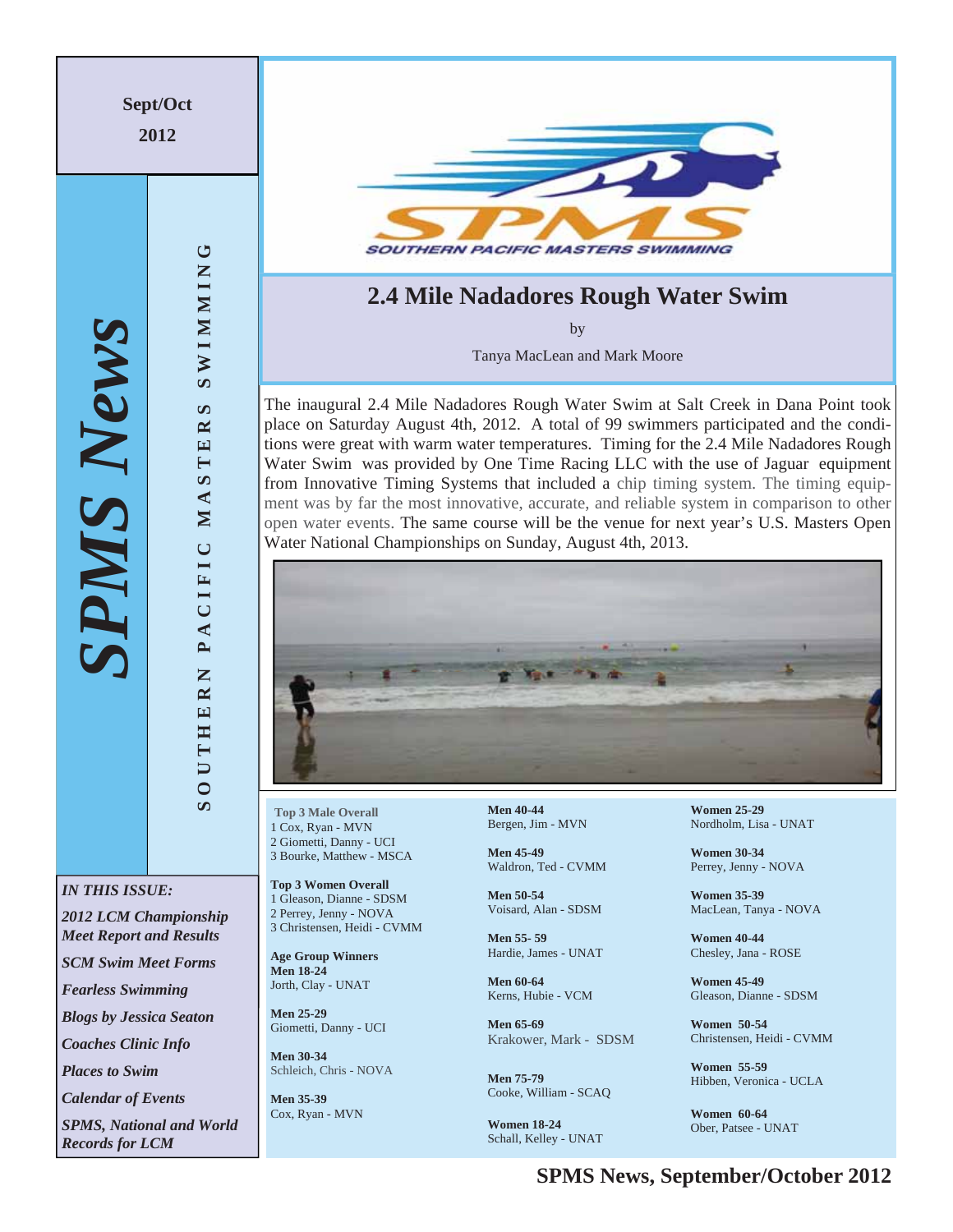### **2012 SPMS Long Course Championship Meet Report**

There were many fast swims during the three day SPMS Long Course Championship Meet at the Marguerite Aquatic Center in Mission Viejo. Over 40 clubs attended with just less than 400 swimmers. It was a great time of renewal of fellowships and camaraderie among swimmers from around Southern California and the surrounding areas like San Diego, Arizona, and Northern California. Below are the team and individual age group winners.

### **Top 8 Combined Team Scores**

- 1 Mission Viejo Nadadores 2,668
- 2 Novaquatics Masters 2,256
- 3 Rose Bowl Masters 1,597
- 4 San Diego Swim Masters 1,063
- 5 Southern California Aquatics 622.50
- 6 Conejo Valley Multisport 424
- 7 Las Vegas Masters 355
- 8 Arizona Masters 305



## **Age Group Winners**

**Men 18-24**  Alders, Alec (ROSE)

**Men 25-29**  Kraus, Evan (NOVA)

**Men 30-34**  Durieux, Chad (ROSE)

**Men 35-39**  Cox, Ryan (MVN)

**Men 40-44**  Welechuk, Jeff (CVMM)

**Men 45-49**  Jones, Kenton (SDSM)

**Men 50-54**  Jaegers, Al (AM)

**Men 55-59**  Blatt, Michael (VCM) **Men 60-64**  Kerns, Hubie (VCM)

**Men 65-69**  Martinez, Jorge (SDSM)

**Men 70-74**  Bell, John (UCLA)

**Men 75-79**  Coles, Bill (SDSM) Mitchell, Tom (SDSM)

**Men 80-84**  Best, Bob (SDSM)

**Men 85-89**  Piemme, Frank (LOST)

**Women 18-24**  Masehi-Lano, Jacqueline (CTM) **Women 25-29**  Capizzi, Stefanie (ROSE)

**Women 30-34**  Morris, Merritt (MVN)

**Women 35-39**  Cybulskis, Astrid (NOVA)

**Women 40-44**  Hannon, Martina (LVM) Segraves, Ann (MVN)

**Women 45-49**  Major, Becki (AM) Cleavenger, Becky (CVMM) **Women 90-94** 

**Women 50-54**  Carlsen, Jeanne (Calgary)

**Women 55-59** Smith, Robin (NOVA) **Women 60-64**  Thornton, Kim (NOVA)

**Women 65-69**  Montrella, Beverly (MVN)

**Women 70-74** Williams, Anne (SDSM)

**Women 75-79**  Little, Jeanne (MVN)

**Women 80-84**  Caldwell, Dionne (NOVA)

Simonton, Rita (UNAT)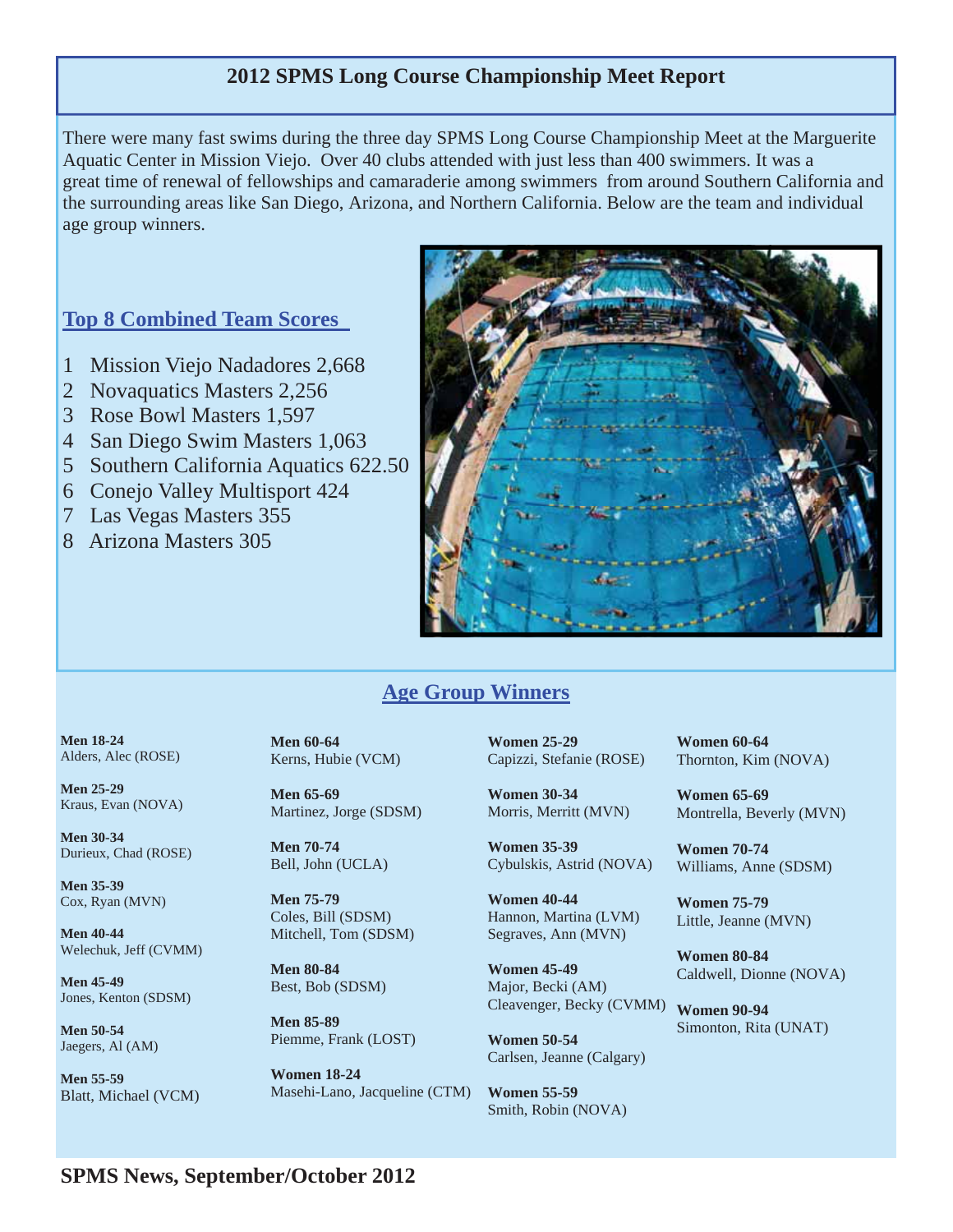# **Santa Clarita**

## **SCM Masters Swim Meet**

### **Sunday, October 7th, 2012**

#### **Sanction by Southern Pacific Masters Swimming for USMS, Inc Sanction # 332-021**

**Facility**: Santa Clarita Aquatic Center, 20850 Centre Pointe Pkwy.

**Directions:** From the north, take I-5 to the Valencia Blvd exit in Valencia. Go east several miles (Valencia Blvd turns into Soledad Canyon Rd) to Ruether Ave. Turn right and cross over railroad tracks. Turn right at Centre Pointe Pkwy. Turn left into driveway for Aquatic Center. From the south, take I-5 to Hwy. 14 north. Exit at Golden Valley Rd. Turn left onto Golden Valley Rd. Turn right on Centre Point Pkwy. Make a right into the driveway for the Aquatic Center. Parking available in both upper and lower parking lots.

**Rules:** United States Masters Swimming rules will govern. Current SPMS meet procedures will be enforced and take precedence over any errors or omissions on this form. The meet referee will be in charge of the meet. Any questions regarding the conduct of the meet should be directed to that person.All events are timed final. Swimmers are limited to a total of 5 individual events, not including relays. Age on December 31, 2012 determines the age group of the swimmer for the meet. You must be at least 18 years old to compete.

**Entries:** The pre-entry postmark deadline is Saturday, September 29. Deck entries for the 1500 m Freestyle will close at 8:45 a.m.; all other deck entries close at the conclusion of the 1500.

**Entry Fees:** \$25.00 per swimmer flat fee for online and mail-in entries. Deck entries or online entries after Saturday, September 29 allowed a total of \$35.00.

**Checks payable to**: City of Santa Clarita

Mail consolidated entry card, a copy of your 2012 USMS card, and check to: Santa Clarita Aquatic Center, c/o Santa Clarita Masters Club, 20850 Centre Pointe Pkwy, Santa Clarita, CA 91355.

**Seeding:** All events will be deck seeded slowest to fastest by entered time, ages and sexes combined. Check-in is not required in order to be deck seeded, except swimmers *must* check in to swim the 1500 m Freestyle and the 400 m Freestyle.

**Relays:** All relays will be deck entered. Relays are free! For each relay swimmer who is not entered in individual events, a fee of \$5.00 and a signed liability release must be submitted with the relay entry.

**Awards:** Individual: SPMS ribbons for places 1 to 3. Relay: SPMS ribbons for first place.

**Questions:** Meet Directors, Lance O'Keefe, lokeefe@santa-clarita.com. (661) 250-3767.

> **Sunday, October 7, 2012**  1500 warm-up at 8:00 a.m. 1500 starts at 9:00 a.m.

1. 1500 m Freestyle **(check-in required)** 

20 minute warm-up after the 1500

2. 100 m Butterfly 3. 200 m Freestyle

4. 200 m Mixed Freestyle Relay **(deck enter)** 

5. 100 m Breaststroke

6. 50 m Freestyle

7. 200 m Individual Medley

8. 400 m Freestyle **(check-in required)** 

9. 100 m Backstroke

10. 50 m Butterfly

11. 100 m Individual Medley

12. 200 m Breaststroke 13. 100 m Freestyle

14. 50 m Backstroke

15. 200 m Butterfly

16. 200 m Mixed Medley Relay **(deck enter)** 

- 17. 50 m Breaststroke
- 18. 200 m Backstroke

# **UCLA Bruin Masters**

### **SCM Swim Meet**

**Sunday, October 14th, 2012** 

**Sanction by Southern Pacific Masters Swimming for USMS, Inc Sanction # 332-022** 

**Facility**: UCLA's new Spieker Aquatics Center is state of the art, outdoor, all-deep water, 8-lane competition pool. Warm up is available behind the bulkhead.

**Directions & Parking:** Take the 405 Freeway to Sunset Blvd. Take Sunset east approximately ¾ mile to Bellagio Road (just after the light at Veteran Blvd. and across from the Bel Air gate). Turn right into campus. Go to stop sign and turn left, pool will be on your right. Continue on down the hill for 1/4 block to SV Parking Lot. Pay the parking attendant (\$10.00). There is no parking in the pool lot, it is for UCLA permits only. Parking enforcement *does* ticket on weekends! **Rules:** United States Masters Swimming rules will govern. Current SPMS meet procedures will be enforced and take precedence over any errors or omissions on this form. The meet referee will be in charge of the meet. Any questions regarding the conduct of the meet should be directed to that person. All events are timed final. Swimmers are limited to a total of 5 individual events, not including relays. Age on December 31, 2012 determines the age group of the swimmer for the meet. You must be at least 18 years old to compete.

**Entries:** The pre-entry postmark deadline is Saturday, October 6. On deck registration is permitted. Deck entries for the 800 m Freestyle will close at 8:30 a.m. and at 10:00 a.m. for all other events.

**Entry Fees:** \$25.00 per swimmer flat fee. Deck entries or online entries after Saturday, October 6 allowed for a total of \$35.00. **Checks payable to**: UC Regents

Mail consolidated entry card, a copy of your 2012 USMS card, and check to: Bruin Masters Meet, P.O. Box 204, Lake Forest, CA 92609. **Seeding:** All events will be deck seeded slowest to fastest by entered time, ages and sexes combined. Swimmers in the 800 m Freestyle *must* check in to be seeded.

**Relays:** No Charge - Fun Event! 4 x 50 "T-shirt" relay. Each team member must swim with a T-shirt on. The shirt is exchanged from one swimmer to the next. Bring a T-shirt to use. This is quite a comical event and loads of fun. For each relay swimmer who is not entered in individual events, a fee of \$5.00 and a signed liability release must be submitted with the relay entry.

**Awards:** Individual: SPMS ribbons for places 1 to 3. Relay: SPMS ribbons for first place.

**Snack Bar:** Food will not be available within close proximity to the pool. There is a campus food court located in the center of campus which is a 15-20 minute walk.

**Questions:** Meet Director, Robert Mitchell, mitchellrobert@cox.net, (949) 689-7946.

> **Sunday, October 14, 2012**  800 warm-up at 8:00 a.m. 800 starts at 9:00 a.m.

1. 800 m Freestyle Additional warm-up after the 800 Event #2 will start no sooner than 10:30 a.m. 2. 200 m Individual Medley 3. 200 m Freestyle Relay **(Men, Women, Mixed; deck enter)** 4. 50 m Backstroke 5. 100 m Butterfly 6. 200 m Freestyle 7. 100 m Backstroke 8. 50 m Freestyle 9. 200 m Medley Relay **(Men, Women, Mixed; deck enter)**  10. 100 m Breaststroke 11. 100 m Freestyle 12. 50 m Butterfly 13. 50 m Breaststroke 14. 100 m Individual Medley

15. 4 x 50 m T-shirt Relay **(deck enter)**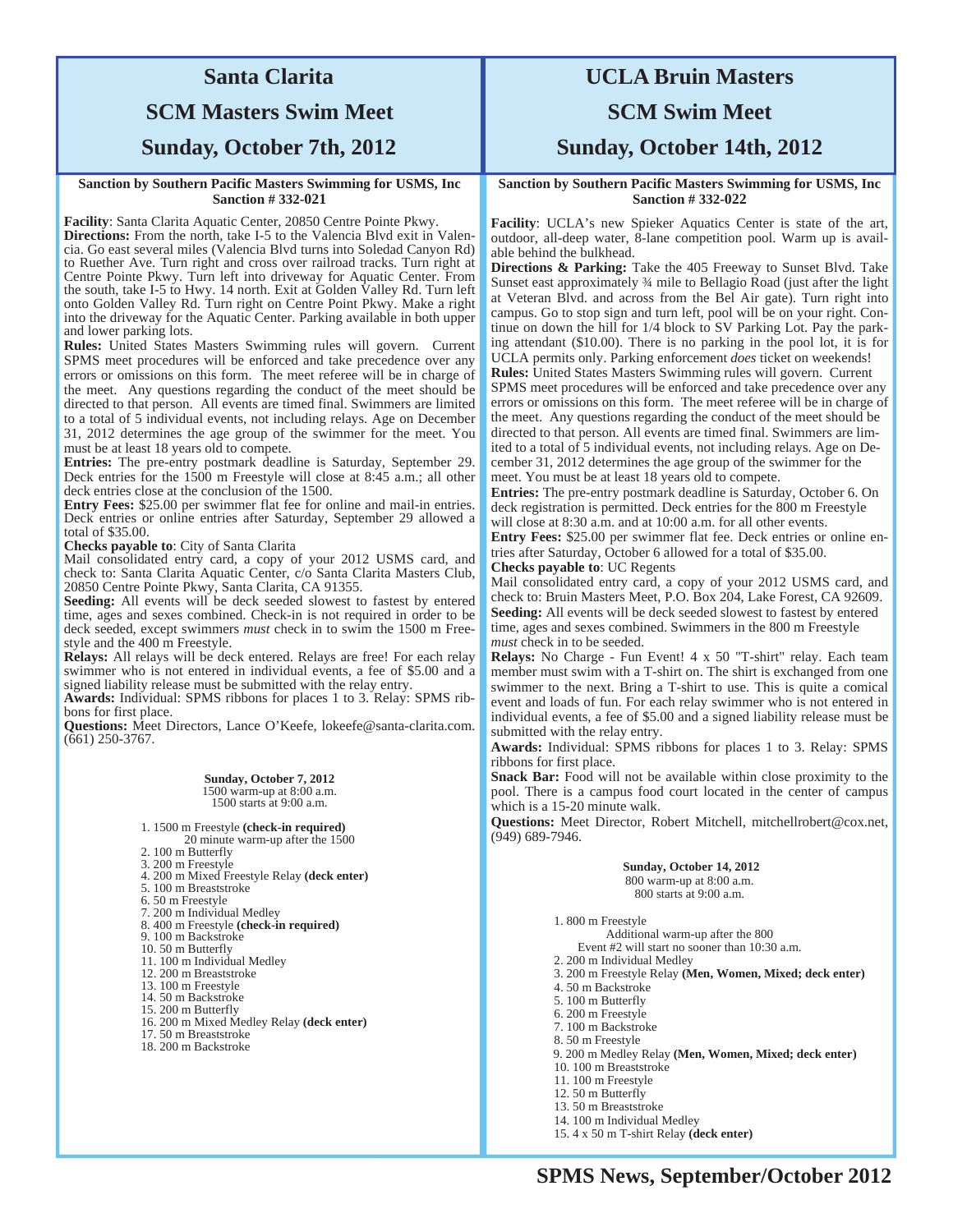## **Mission Viejo Nadadores SCM Masters Swim Meet**

### **Sunday, November 4th, 2012**

#### **Sanction by Southern Pacific Masters Swimming for USMS, Inc Sanction # 332-020**

**Facility**: Marguerite Aquatic Center, 27474 Casta Del Sol, Mission Viejo is an outdoor, 8-lane competition diving pool with two 25-meter warm-up lanes.

**Directions & Parking:** From the north or south, take the 5 Freeway to the Alicia Parkway exit in Mission Viejo. Go east (away from the ocean) to Trabuco Road. Turn right on Trabuco to Marguerite Parkway. Go left on Marguerite to Casa Del Sol, turn right onto Casa Del Sol, and turn into the driveway for pool parking. There will be no parking in the upper parking lot.

**Rules:** United States Masters Swimming rules will govern. Current SPMS meet procedures will be enforced and take precedence over any errors or omissions on this form. The meet referee will be in charge of the meet. Any questions regarding the meet should be directed to that person.

**Entries**: Pre-entry postmark deadline and early online registration: Saturday, October 27, 2012. Online registration is open until 6:00 p.m. on Friday, November 2, 2012. On deck registration is permitted. Deck entries will close at 7:45 a.m. for the 1500 and at 10:00 a.m. for events 2 to 8. All other events will close at 11:00 a.m. Age on December 31, 2012 determines age group for the meet. You must be at least 18 years old to compete.

**Entry Fees:** \$25.00 per swimmer flat fee. Deck entries or online entries after Saturday, October 27, 2012 allowed for a total of \$35.00. Meet entry fees are non-refundable and non-transferable.

**Checks payable to**: Mission Viejo Nadadores

Mail consolidated entry card, a copy of your 2012 USMS card, and check to: Mission Viejo Nadadores — Mark Moore, 25108-A Marguerite Parkway #391, Mission Viejo, CA 92692.

**Seeding:** All events will be deck seeded slowest to fastest by entered time, ages and sexes combined. Check-in is not required in order to be deck seeded, except swimmers *must* check in to swim the 1500 m Freestyle and the 400 m Freestyle.

**Relays:** All relays will be deck entered. Relay fees are \$5.00 per relay, due upon entry. For each relay swimmer who is not entered in individual events, a fee of \$10.00 and a signed liability release must be submitted with the relay entry.

**Awards:** Individual: MVN ribbons for places 1 to 3. Relay: MVN ribbons for first place.

**Snack Bar**: A snack bar will be available serving hot, and cold food and drinks.

**Questions:** Meet Director, Mark Moore (949) 489-1847, coachmark@mastersmvnswim.org.

#### **Sunday, November 4, 2012**

1500 warm-up at 7:00 a.m.

1500 starts at 8:00 a.m. 1. 1500 m Freestyle **(check-in required)** 

Additional warm-up after the 1500

Event #2 starts no earlier than 10:30 a.m.

- 2. 400 m Individual Medley
- 3. 50 m Butterfly
- 4. 100 m Backstroke
- 5. 200 m Breaststroke
- 6. 50 m Freestyle
- 7. 100 m Butterfly
- 8. 200 m Backstroke
- 9. 200 m Freestyle Relay **(Men, Women, Mixed; deck enter)**
- 10. 200 m Individual Medley
- 11. 200 m Medley Relay **(Men, Women, Mixed; deck enter)**
- 12. 50 m Breaststroke
- 13. 100 m Freestyle
- 14. 200 m Butterfly
- 15. 50 m Backstroke
- 16. 100 m Breaststroke 17. 200 m Freestyle
- 18. 100 m Individual Medley
- 19. 400 m Freestyle **(check-in required)**

## **Turkey Shoot at Pierce College SCM Swim Meet**

**Sunday, November 18th, 2012** 

#### **Sanction by Southern Pacific Masters Swimming for USMS, Inc Sanction # 332-023**

**Facility**: Pierce College Pool is an outdoor pool that has been newly renovated. 6201 Winnetka Ave., Woodland Hills. It is anticipated that a new timing system scoreboard will be installed in time for the meet.

**Directions:** Take the 101 Freeway to Winnetka. Exit at Winnetka and go north one mile to the college. Winnetka is located 6 miles west of the San Diego Freeway (405) and Ventura Freeway (101) interchange.

**Rules:** United States Masters Swimming rules will govern. Current SPMS meet procedures will be enforced and take precedence over any errors or omissions on this form. The meet referee will be in charge of the meet. Any questions regarding the conduct of the meet should be directed to that person.

**Entries:** The pre-entry postmark deadline is Saturday, November 10. Entries for the 800 m Freestyle will close at 8:45 a.m. and at the conclusion of the 800 for all other events. All events are timed final. Swimmers are limited to a total of 5 individual events, not including relays. Age on December 31, 2012 determines the age group of the swimmer for the meet. You must be at least 18 years old to compete.

**Entry Fees:** \$25.00 per swimmer flat fee for online and mail-in entries. Deck entries and online entries after Saturday, November 12 allowed for a total of \$35.00.

**Checks payable to**: Southwest Aquatic Masters

Mail consolidated entry card, a copy of your 2012 USMS card, and check to: Southwest Masters Turkey Shoot, P. O. Box 204, Lake Forest, CA 92609-0204.

**Seeding:** All events will be deck seeded slowest to fastest by entered time, ages and sexes combined. Check-in is not required in order to be deck seeded, except swimmers *must* check in to swim the 800 m Freestyle and the 400 m Individual Medley.

**Relays:** All relays will be deck entered. Relays are free. For each relay swimmer who is not entered in individual events, a fee of \$5.00 and a signed liability release must be submitted with the relay entry. Event 8 is a rare 800 m Freestyle relay, a chance for a record. Event 16 is men's, women's, mixed, freestyle or medley relays.

**Awards:** Individual: SPMS ribbons for places 1 to 3. Relay: SPMS ribbons for first place. Special awards will be given for the swimmers who

swim closest to their entered time in each event.

**Questions:** Mary Hull (818) 885-5934; Robert Mitchell, mitchellrobert@cox.net, (949) 689-7946.

#### **Sunday, November 18, 2012**

800 warm-up at 8:00 a.m.

800 starts at 9:00 a.m.

- 1. 800 m Freestyle **(check in required)**  Additional warm-up after the 800
	- Event #2 will starts no sooner than 11:00 a.m.
- 2. 50 m Butterfly
- 3. 100 m Backstroke
- 4. 200 m Breaststroke

5. 50 m Freestyle

- 6. 100 m Butterfly
- 7. 200 m Backstroke
- 8. 800 m Freestyle Relay **(Men, Women, Mixed; deck enter)**
- 9. 50 m Breaststroke
- 10. 100 m Freestyle
- 11. 200 m Butterfly
- 12. 50 m Backstroke
- 13. 100 m Breaststroke
- 14. 200 m Freestyle
- 15. 400 m Relay (**Men, Women, Mixed medley or freestyle; deck enter)**
- 16. 400 m Individual Medley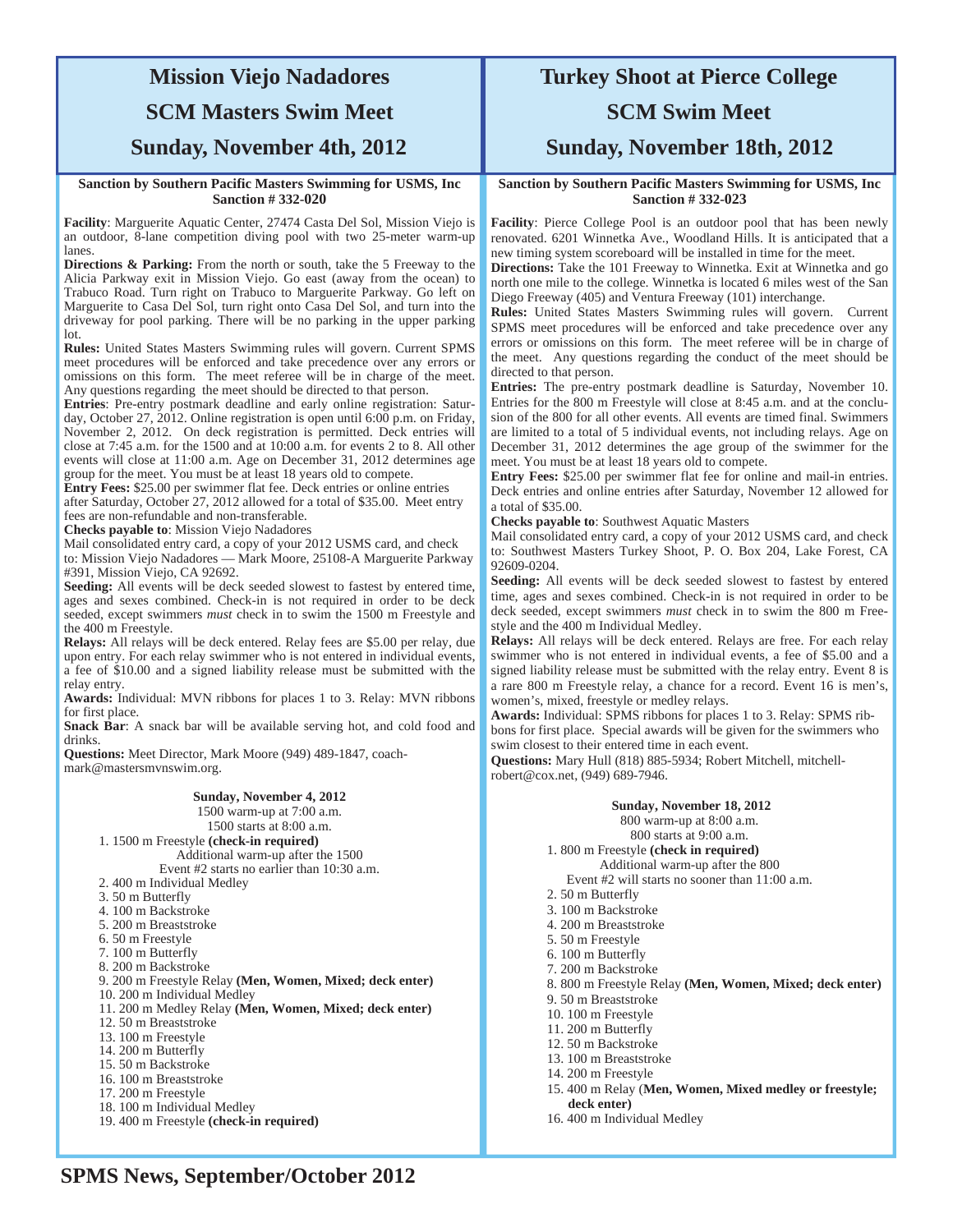## **Long Beach Grunions 2012 SPMS Short Course Meters Championships November 30th – December 2nd, 2012**

**Sanction by Southern Pacific Masters Swimming for USMS, Inc. Sanction # 332-024** 

**Facility:** The Belmont Plaza Olympic Pool, 4000 E. Olympic Plaza Dr., Long Beach, CA 90803.

**Directions:** Take the 405 Fwy. to the 7th Street exit. Go west on 7th Street to Redondo Ave. Then turn left on Redondo to Ocean Blvd., left on Ocean to Termino, right on Termino, and park only in the southeast lot. All day parking passes will be available at the meet.

**Fees:** Flat fee of \$45.00 if entered online or postmarked by Monday, November 12th. Entry fee includes a meet T-shirt. Add a \$15.00 late fee for all entries postmarked (or entered online) after Monday, November 12th. Entries received after November 12th will not appear in the meet program. All entries must be received by 6:00 p.m. on Monday November 19th. No individual deck entries are allowed.

**Entries:** Swimmers are limited to entering a total of 6 individual events for the entire meet and no more than 5 individual events per day. If the meet is deemed too large, all athletes' sixth events will be dropped. On the entry form, please indicate your sixth event with an asterisk. There will be no refund of entry fees after November 19th. Age on December 31st, 2012 determines age group for the meet.

**Relays:** Relay entries are \$10.00 per relay. All relays will be deck entered. A USMS-registered swimmer who wishes to only swim relay events must enter the meet before the start of event No. 1), by paying the \$10.00 relay-only entry fee (which does not include a meet T-shirt) and must sign a consolidated entry card. There is no limit on relays, but swimmers may swim only one relay (men, women, or mixed) per event.

**Seeding:** All events will be seeded and swum slowest to fastest. Men and women will be seeded together for the 400, 800,

and 1500 m Freestyle

**Seeding:** All events will be seeded and swum slowest to fastest. Men and women will be seeded together for the 800 and 1500 m Freestyle and also the 400 m Individual Medley, based on entry time. Men and women will swim separately for all other individual events. Scoring will be by gender and age group. The 1500 m Freestyle may be limited to the first 80 entries at the discretion of the meet manager. Swimmers may enter both the 800 and 1500 m Freestyle.

**Timing:** Electronic timing will be used and two timers per lane will be provided.

**Check-in:** Positive check-in is required for all events. Swimmers may check in at www.SwimPhone.com or in-person at the meet.

Check-in is available for the 1500 m Freestyle and will close at 8:30 a.m. on Friday.

Check-in for events 2 to 7 will close at 1:00 p.m. on Friday

Check-in for the 400m Freestyle will close at 8:30 a.m. on Saturday.

Check-in for the 800m Freestyle will close at 8:30 a.m. on Sunday.

Check-in will close one hour prior to the anticipated start of an event, except that check-in will close at 11:00 a.m. for all remaining Saturday and Sunday events.

**Awards:** Individual: Medals for places 1 to 3 and ribbons for places 4 to 6 for each age group and gender. Relays: Medals for 1st place, ribbons for 2nd and 3rd places. There will be special awards for high point male and female swimmer in each age group, based on points from individual events. Awards to the top five teams, based on combined scoring for men and women, individual events plus relays.

**Entries:** Register online at www.lbgrunions.org, click on "Swim Meets," then on "Register." Or mail an SPMS entry card, copy of your

2012 USMS card, and check (payable to: Long Beach Grunions) to: LB Grunions, c/o Bart Parnes, 645 Terrylynn Place, Long Beach, CA 90807. Receipt of entry will not be verified by phone. Send a SASE or stamped postcard for return receipt.

Questions: 714-273-8793 (or send an email to Kenny Brisbin, ken@supersource.com. For hotels, information, and directions, go to www.lbgrunions.org and click on "Swim Meets."

#### **Friday, November 30, 2012**

**Warm-up 8:00 a.m., Meet starts at 9:00 a.m.**  Check in for 1500 m Freestyle closes at 8:30 a.m.

- 1. 1500 m Freestyle (Women, Men)
- 2. Women's 200 m Individual Medley
- 3. Men's 200 m Individual Medley
- 4. Women's 100 m Freestyle
- 5. Men's 100 m Freestyle
- 6. Women's 200 m Backstroke
- 7. Men's 200 m Backstroke
- 8. \*800 m Freestyle Relay (Women, Men, Mixed)

#### **Saturday, December 1, 2012**

**Warm-up at 8:00 a.m., Meet starts at 9:00 a.m.**  Check in for the 400 m Freestyle closes at 8:30 a.m.

- 9. Women's 400 m Freestyle
- 10. Men's 400 m Freestyle
- 11. Women's 50 m Butterfly
- 12. Men's 50 m Butterfly
- 13. 400m Freestyle Relay (Women, Men, Mixed)
- 14. Women's 100 m Backstroke 15. Men's 100 m Backstroke
- 
- 16. Women's 100 m Breaststroke
- 17. Men's 100 Breaststroke
- 18. Women's 200 m Butterfly
- 19. Men's 200 m Butterfly
- 20. \*200 m Medley Relay (Women, Men, Mixed)
- 21. Women's 50 m Freestyle
- 22. Men's 50 m Freestyle
- 23. 400 m Individual Medley (Women, Men)

#### **Sunday, December 2, 2012**

**Warm-up at 8:00 a.m., Meet starts at 9:00 a.m.**  Check in for the 800 m Freestyle closes at 8:30 a.m.

- 24. 800 m Freestyle (Women, Men)
- 25. Women's 100 m Butterfly
- 26. Men's 100 m Butterfly
- 27. Women's 50 m Breaststroke
- 28. Men's 50 m Breaststroke
- 29. \*400m Medley Relay (Women, Men, Mixed)
- 30. Women's 200 m Freestyle
- 31. Men's 200 m Freestyle
- 32. Women's 200 m Breaststroke
- 33. Men's 200 m Breaststroke
- 34. Women's 50 m Backstroke 35. Men's 50 m Backstroke
- 
- 36. Women's 100 m Individual Medley 37. Men's 100 m Individual Medley
- 38. \*200 m Freestyle Relay (Women, Men, Mixed)

**SPMS News, September/October 2012 \***Relays: A swimmer may swim only one relay in each of events 8, 13, 20, 29, and 38.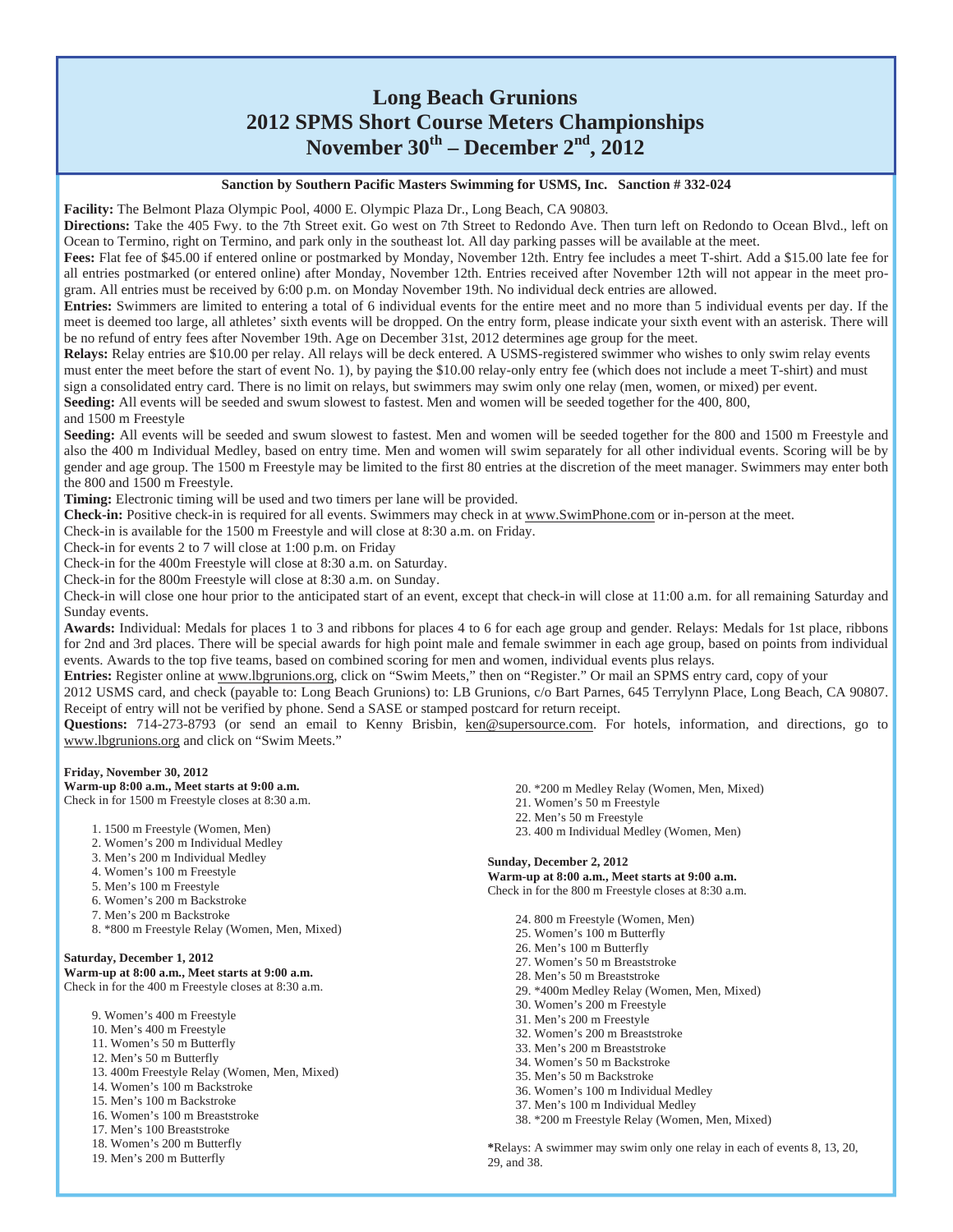**Blog Posts by Jessica Seaton, D.C.** 

## *Vitamin C and Exercise*

A recent study published in the journal *Nutrition* showed that vitamin C intake may decrease heart rate during exercise and reduce the perception of fatigue and exertion. This study was performed at Arizona State University and involved 20 obese adults (BMI of 34.3 kg/m2) with an average age of 35. The participants were given a calorie-controlled diet for four weeks with or without a daily vitamin C supplement of 500 mg. They were tested before and after the study by doing 60 minutes of exercise at an intensity of 50% of predicted maximal oxygen consumption. Those taking 500 mg vitamin C daily had a reduced heart rate and reduced perceived exertion by about 10%. It is difficult to know what to make of these results.

Do they apply to normal weight fit individuals? It certainly points out that in this population vitamin C may make exercise more enjoyable and certainly won't hurt.

Other studies have shown that regular vitamin C intake can help prevent upper respiratory infections in athletes. Vitamin C is also crucial in tendon and ligament repair.

## *Athletes and Travel*

A study published in the August 8 *British Journal of Sports Medicine* looked at rugby players traveling across different time zones for competition and found an increase in illness during travel if they're traveling across more than 5 time zones. Most of the illnesses were infections, with about a third being upper respiratory and a third being digestive. Once the athletes returned home, there were no more incidences of illness than before travel. The reason for the increase therefore probably has to do not only with resetting one's biological clock, but also with the stress of travel.

I wrote an article about travel and competition in the May/June newsletter: http://www.spmasterswim.org/ c/8B6A80C/file/newsletter/2012/may2012.pdf

## *Best Exercise for Type 2 Diabetics*

A Danish study published in the August 6 edition of *Archives of Internal Medicine* found that weight training and aerobic exercise are each associated with a significantly lower risk for type 2 diabetes in men. The risk is further reduced when the two activities are combined. Other research has shown that regular moderate exercise reduces the risk of mortality in diabetics by 38%.

This study used data from the Health Professionals Follow-up Study, an ongoing prospective cohort study of 51,529 male health professionals who were aged 40-75 years in 1986. Interestingly, but not surprising, men who performed at least 150 minutes/week of weight

training also did more aerobic exercise, had a healthier diet, drank less alcohol, were less likely to smoke, and watched less television. Healthy behaviors tend to go hand in hand. Exercise is often a good first intervention, as you're doing something, not being deprived of something.

*Dr. Seaton is a chiropractic orthopedist in private practice in West Los Angeles. She has been swimming with West Hollywood Aquatics for over 20 years.* 

*Web site: www.drjessicaseaton.com.* 

*E-mail: drjessica@drjessicaseaton.com*

*Phone (310) 470-0282.*



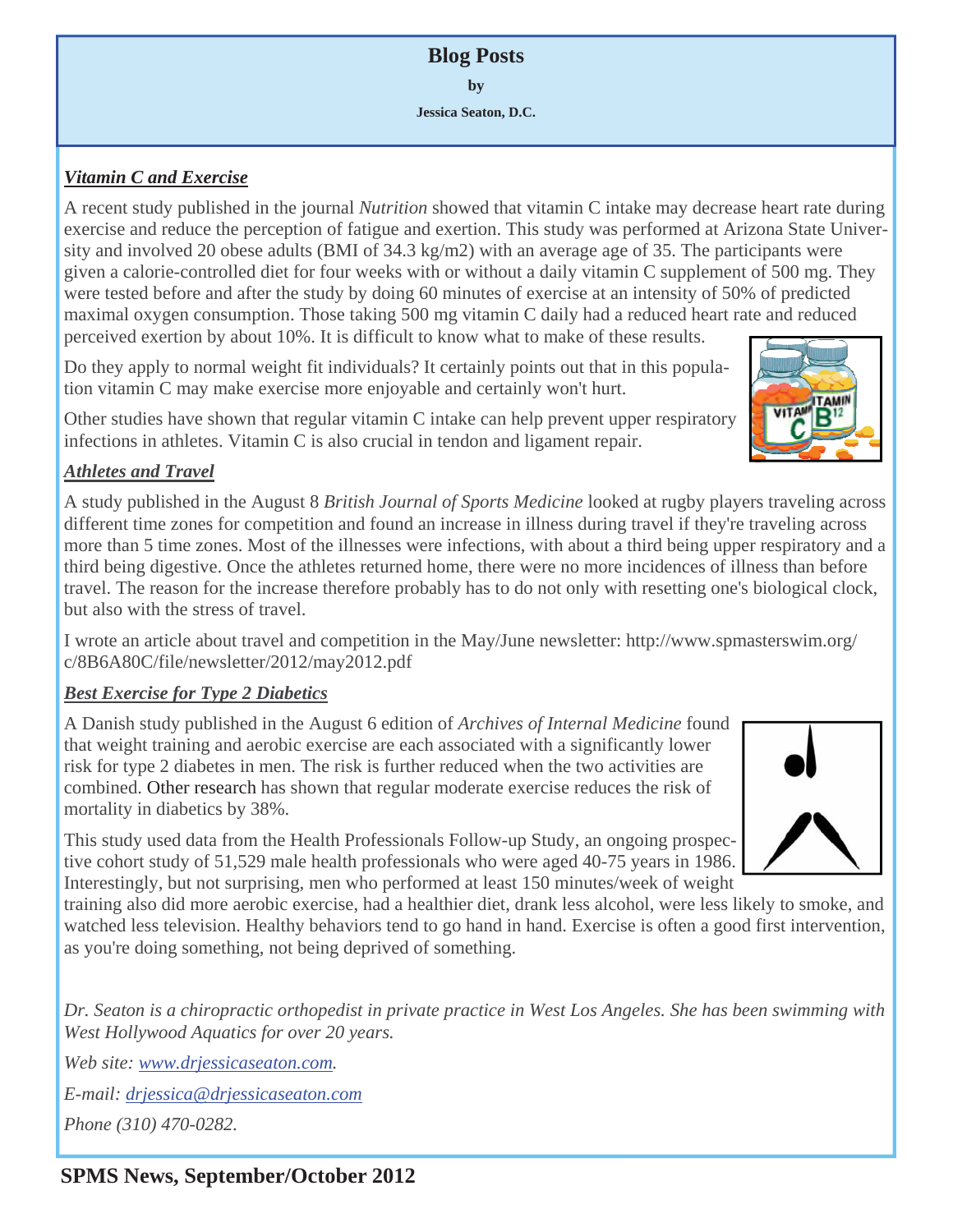

## **Open Water and the Fearless Swimming Clinic**

The morning begins under a cool, marine layered sky; A typical morning along the Southern California coast. Beleaguered open water and triathlon swimmers make their way onto the beach, but this is not a race day. These early morning competitors are on a quest for knowledge and a perspective on managing their open water swimming races at the Fearless Swimming clinic.

Two years ago, I began coordinating U.S. Masters Swimming – Fearless Swimming clinics with Ingrid Miller, director and instructor of the clinics. Each time that I came to set up for the clinics, the aforementioned setting transpired. It is the results after the 3-hour clinic that I was impressed with and wanted to share with my fellow Masters swimmers, especially those who would like to get out of the pool and into the open water, or at least give it a try.

The purpose of this clinic is to help novice and intermediate competitive open water swimmers to incorporate stress management tools with open water swimming skills, no matter how experienced he or she may be (FearlessSwimming.com).

The clinic is instructed by Ingrid Miller, Masters swimmer, Ironman and USA Triathlon competitor, and certified USA Triathlon coach. Most important of all, Ingrid is the author of the book, "Fearless Swimming: Open Water Skills for Triathletes" (Meyer & Meyer, 2011). Ingrid educates participants on different techniques and provides training on an open water course along with other athletes. She also ensures that swimmers learn to get through anxiety-raising experiences one might encounter before and during an open water race.

First off, participants get to know everyone and each competitor's anxieties and fears that have brought them to the clinic. Participants share their negative race experiences, or even the apprehension of a race that has yet to be contested, during a therapeutic exercise where participants release these fears and anxieties. By releasing the stressors that have brought everyone to the clinic, the lecture begins in a calm environment.

The lecture involves understanding the body's physiological responses to cold water, sea-sickness, and panic, along with how to recognize these anxiety-producing issues. Ingrid gives a straightforward approach to participants in handling the different stressors and accentuates the practical approaches to a challenging sport.

After the lecture and Q&A period, swimmers prepare to get into the water. Comprehensive skill-building on the course allows for one's anxiety-producing experiences to be dealt with. Swimmers go through skills from dealing with murky water, sighting and breathing, swimming with and through a crowd in a mass start, and much more. Stress and fears are often reduced and it is with Ingrid's motto, "calm is fast," which allows these participants to move forward with their training and racing goals.

By the end of the clinic, participants feel at ease about their race phobias and become close and train together. Once a swimmer participates in a Fearless Swimming clinic they become alumni and are part of the Fearless Swimming USAT club. Members are invited to attend future Fearless Swimming clinics for a refresher and swim the training course, as well as plan to meet and train together for their open water swims at other locations.

As a coach of both pool and open water Masters swimmers, I believe that whether you are a novice or an intermediate competitor, the Fearless Swimming clinic can be a significant tool in your training tool box.

Christine D. Maki *Chair, SPMS Coaches Committee Head Coach, Covina Tri-Swim Masters*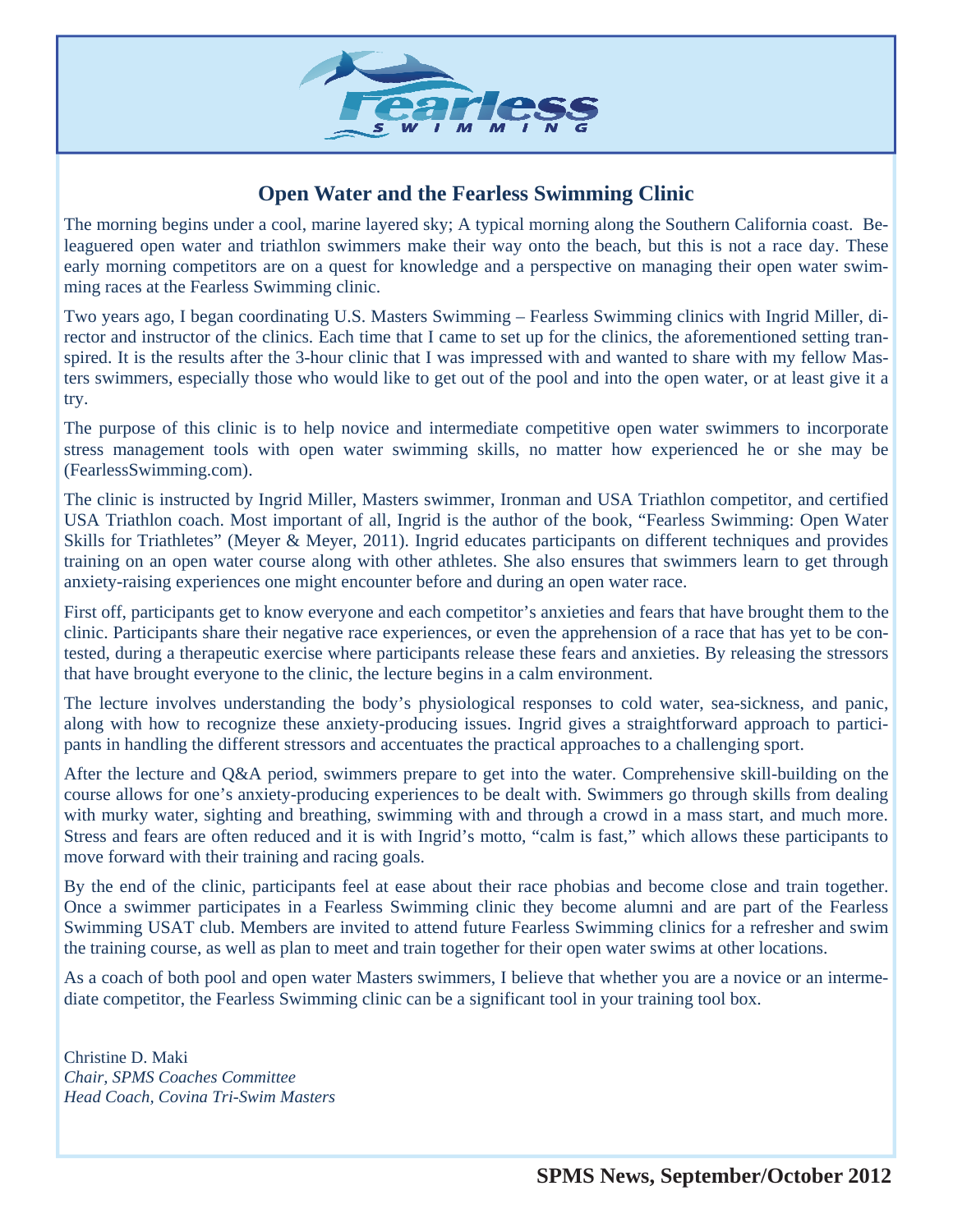

**Attention All Southern Pacific Masters Coaches! 2012 SPMS Coaches Clinic Saturday, September 29, 2012 9:00 a.m. to 3:00 p.m. Hosted By CVMM at Cal Lutheran University in Thousand Oaks, CA** 

**SPMS is sponsoring a day out for our coaches**

**Open-Water Coaching and Safety presentations by:** 

**Steve Munatones, Ingrid Miller, Steve Hyde** 

**Additional Coaches Presentations** 

**Catered Networking Lunch** 

**Club & Team Communications** 

**U.S. Masters Corporate Partner Presentation** 

**SPMS Club Development & Marketing** 

**U. S. Masters Swimming Resources** 

**One Hour Morning Coaches Swim** 

**Free Raffle Prizes** 

**Goodie Bags For All Registered Participants** 

**Register by e-mail with your confirmation R.S.V.P.** 

**Christine\_Dahlstrom@Yahoo.com**

**Stay Tuned For More Topics At www.spmasterswim.org**

**A Call to all Clubs, Coaches and Swimmers** 

**SPMS is looking for new and exciting ways to improve our Newsletter. We would appreciate and are asking for your help to accomplish this.** 

**If anyone has a personal interest story about their club or a swimmer and would like to share, this would add another level of interest for our readers.** 

**Also, each season SCM, SCY, LCM and Open Water, we would like to highlight the events with articles as well as pictures taken at each of the venues. In order to do this, we need your help with photos that will be taken by your team.** 

**Action, group or funny snapshots would be great. Remember to be complimentary in the photos that you want to share.** 

**It would be appreciated if one team member would be designated to send the pictures with venue, date and names of the individual(s) in the photos.** 

**Please send your photos and any suggestions and/or questions to: newsletter@spma.net**

## **Thank you in advance for your help!**



**SPMS News, September/October 2012**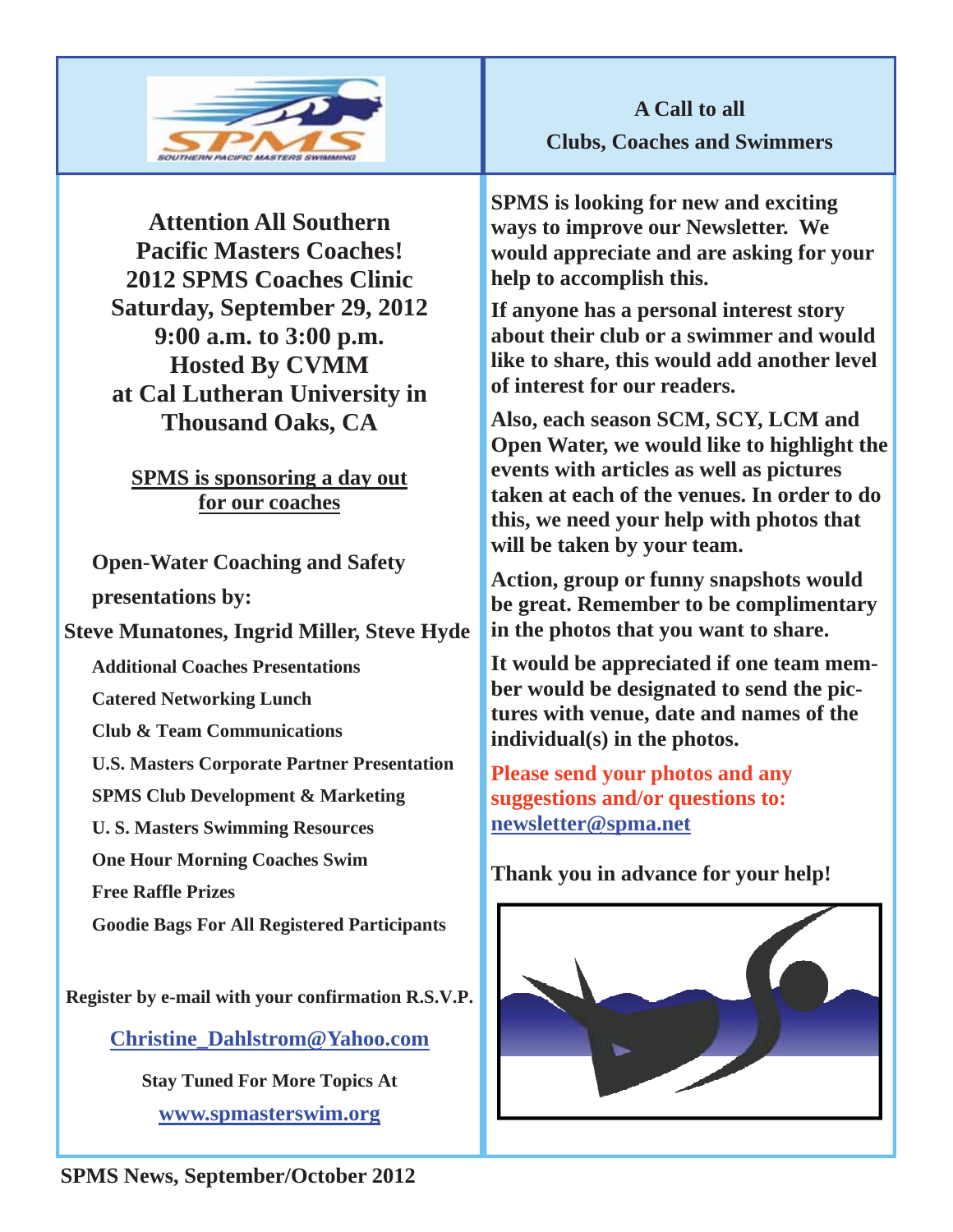#### **SWIM FOR LIFE**

**SAN LUIS OBISPO, SANTA BARBARA (North) and KERN** ATASCADERO: Team KMAN<br>ATASCADERO: No. SI O Masters<br>Kass Flaig (805) 704-9797 kassflaig@hotmail.com www.c2multisport.com ATASCADERO: No. SLO Masters (And The Masters Kass Flaig (805) 704-9797, kassflaig@hotmail.com, www.c2multisport.com<br>BAKERSFIELD: Gold Wave Masters (And The Chris Hansen (661) 654-2327; chansen6@csub.edu **SANTA BARBARA (South) and VENTURA LOS ANGELES (North)**  CLAREMONT: The Claremont Club John Ries (909) 625-6791, tccswim@hotmail.com<br>
COVINA: Covina Tri-Swim Masters Swimming Christine Maki (626) 641-5680, covinamastersswin L.A. Van Nuys: SCAQ SCAQ Office (310) 390-5700, www.swim.net/scaq SAN FERNANDO: Triton Swimming and Triathlon Team<br>SANTA CLARITA Masters **LOS ANGELES (Westside)** L.A. Santa Monica, Culver, Westwood, LMU SCAQ Office (310) 390-5700, www.swim.net/scaq<br>
L.A. WEST: UCLA Bruin Masters<br>
Erica Stebbins (310) 386-2712, estebbins@recreatic **LOS ANGELES (Central and South)**  L.A. Echo Park and USC: SCAQ <br>
L.A. MID-WILSHIRE: Meridian Swim Club <br>
Vanessa Mesia (310) 729-2971, vanessamesia@sbc **LOS ANGELES (South Bay and East County)**  REDONDO BEACH - SCAQ<br>
TORRANCE : LA Peninsula Swimmers<br>
TORRANCE : LA Peninsula Swimmers<br>
SCAQ Office (310) 390-5700, www.swim.net/scaq **INLAND EMPIRE ORANGE COUNTY<br>ALISO VIEJO:** Renaissance Club Sport **LAS VEGAS**<br> **HENDERSON Southern Nevada Masters** 

BAKERSFIELD Swim Club<br>BAKERSFIELD Aquatics Club Charles Pike (661) 395-4663, bakersfieldsaquatics@yahoo.com, www.bakersf BAKERSFIELD Aquatics Club Charles Pike (661) 395-4663, bakersfieldaquatics@yahoo.com, www.bakersfieldaquatics.org<br>
LOMPOC: Lompoc's Other Swim Team Frank Piemme (805) 735-7574, conniefrank@verizon.net LOMPOC: Lompoc's Other Swim Team Frank Piemme (805) 735-7574, conniefrank @verizon.net<br>PASO ROBLES: North County Aquatics Frank Piemme (805) 238-5591, betco @yahoo.com, PASO ROBLES: North County Aquatics Nancy Sznejkowski (805) 238-5591, betco@yahoo.com, www.northcountyaquatics.org<br>Philip Yoshida (805) 543-9515, office@sloswimclub.org, www.sloswimclub.org Philip Yoshida (805) 543-9515, office@sloswimclub.org, www.sloswimclub.org SAN LUIS OBISPO: Kennedy Club Masters Linda Stimson (805) 781-3488 x 17, sloaquatics@kennedyclubs.com, www.kennedyclubs.com SANTA MARIA: Santa Maria Swim Club Mike Ashmore (805) 928-9655, santamariaswim@verizon.com, www.santamariaswim.net CAMARILLO: Camarillo YMCA Martin Armstrong (805) 794-5525, kelpbedd@yahoo.com, www.ciymca.org<br>CARPINTERIA: Channel Island Vic Anderson (805) 403-5425, delphis 13@msn.com, channelislandmasters.b CARPINTERIA: Channel Island Vic Anderson (805) 403-5425, delphis13@msn.com, channelislandmasters.blogspot.com<br>OJAI: Ojai Masters<br>Rick Goeden (805) 646-6884, theswimguy@sbcglobal.net OJAI: Ojai Masters (305) 646-6884, theswimguy@sbcglobal.net<br>
SANTA BARBARA Aquatics Club (305)252-6469, sbacmasters@gmail.com, w Gregg Wilson (805)252-6469, sbacmasters@gmail.com, www.sbaquatics.com SANTA BARBARA: UCSB Masters Naya Higashijima (805) 893-2505, ucsbmasters@gmail.com (SANTA BARBARA Masters Sexumenters SANTA BARBARA Masters Sexumenters SANTA BARBARA Masters Sexumenters SANTA SER Swim Office (805) 966-9757 SANTA BARBARA: Oceanducks Emilio Casanueva (805) 637-8331, emilio@zapallar.net<br>
THOUSAND OAKS: Conejo Simi Aquatics Jon Irwin (310) 658-7276, jirwin@earthlink.com, www. THOUSAND OAKS: Conejo Simi Aquatics Jon Irwin (310) 658-7276, jirwin@earthlink.com, www.csaswim.com<br>THOUSAND OAKS: Conejo Valley Multisport Masters Nancy Kirkpatrick-Reno (818) 469-9972, nancy@conejovalleymultisp THOUSAND OAKS: Conejo Valley Multisport Masters Nancy Kirkpatrick-Reno (818) 469-9972, nancy@conejovalleymultisportmasters.com<br>THOUSAND OAKS: Daland Masters Kevin Lane (818) 917-6930, klane1956ct@sbcglobal.net, www.dalands THOUSAND OAKS: Daland Masters Kevin Lane (818) 917-6930, klane1956ct@sbcglobal.net, www.dalandswim.com<br>THOUSAND OAKS: South Coast Aquatics Matt Warshaw (805) 660-2082, matt@southcoastaquatics.com, www.southcoasta THOUSAND OAKS: South Coast Aquatics Matt Warshaw (805) 660-2082, matt@southcoastaquatics.com, www.southcoastaquatics.com<br>VENTURA COUNTY Masters Maters Jason York (408) 821-5600, jason.e.york@gmail.com, www.buenaventuraswim Jason York (408) 821-5600, jason.e.york@gmail.com, www.buenaventuraswimclub.org VENTURA: Rio Mesa Masters Toby Petty (805) 642-6674, tonthego00@sbcglobal.net, www.riomesaswimclub.com COVINA: Covina Tri-Swim Masters Swimming Christine Maki (626) 641-5680, covinamastersswimteam@yahoo.com Tom Otto (661) 948-0057, ottolfixit@hotmail.com PALMDALE: Canyons Aquatic Masters Surface and Surface of the State of Gonwell (661) 993-2868, jeffc@canyons.org, www.canyons.org<br>PASADENA: Caltech Masters Surface and Surface of Suzanne Dodd (626) 449-7536, srdodd@jpl.nasa PASADENA: Rose Bowl Masters Chad Durieux (626) 564-0330, cdurieux @rosebowlaquatics.org, www.rosebowlaquatics.org<br>Chris Georges (818) 794-0196, tritonswimntri@gmail.com SANTA CLARITA Masters **Lance O'Keefe, lokeefe@santa-clarita.com**, pool: (661) 250-3767<br>WALNUT: Faster Masters Swim Team **Louis Boehle (909) 657-7758, louisboehle@mac.com** Louis Boehle (909) 657-7758, louisboehle@mac.com Raine Kishimoto (818) 222-2782 x 110, lkishimoto@cityofcalabasas.com EL SEGUNDO MASTERS City of El Segundo (310) 524-2700 x2738 HOLLYWOOD: Hollywood Wilshire YMCA Ricardo Espinoza (213) 639-7547, ricardoespinoza@ymcala.org L.A. WEST: UCLA Bruin Masters Francisco Erica Stebbins (310) 386-2712, estebbins @recreation.ucla.edu<br>
Mally Larson (310) 456-2489 x272, mlarson @ci.malibu.ca.us, MALIBU Community Pool Swims Masters Molly Larson (310) 456-2489 x272, mlarson @ci.malibu.ca.us, www.ci.malibu.ca.us<br>Pacific Palisades and Santa Monica Tower 26 Gerry Rodrigues (310) 432-3683, www.tower26.com Gerry Rodrigues (310) 432-3683, www.tower26.com WEST HOLLYWOOD Aquatics Michael Jorgensen (310) 288-6555 (team hotline), info@wh2o.org, www.wh2o.org WOODLAND HILLS: Southwest Aquatics Masters Fred Shaw (818) 347-1637, swamfred@aol.com, www.swam.us

CATALINA Channel Swimming Federation Carol Sing (619) 588-2677, swim@swimcatalina.org, www.swimcatalina.org<br>
L.A.: Swimming Los Angeles<br>
Matt Harrigan, matt@swimmingla.com or Andy Copley, andy@swimmingla.org L.A.: Swimming Los Angeles (Exercise 1998) Matt Harrigan, matt@swimmingla.com or Andy Copley, andy@swimmingla.com<br>CAQ Office (310) 390-5700, www.swim.net/scaq L.A. MID-WILSHIRE: Meridian Swim Club Vanessa Mesia (310) 729-2971, vanessamesia@sbcglobal.net, www.meridiansportsclub.com Vanessa Mesia (310) 729-2971, vanessamesia@sbcglobal.net, www.laac.com SOUTH GATE Masters Swim Team Patricia Mitchell (323) 563-5446, pmitchell@sogate.org

HAWTHORNE: South Bay Swim Team Kathy Davids Gore (310) 643-6523, kdavids@socal.rr.com, www.southbayswimteam.org<br>
LONG BEACH/LOS ALAMITOS: Long Beach Grunions Mike Miranda (714) 808-9158, info@lbgrunions.org, www.lbgrunions LONG BEACH/LOS ALAMITOS: Long Beach Grunions Mike Miranda (714) 808-9158, info@lbgrunions.org, www.lbgrunions.com LA MIRADA: La Mirada Armada Beverly Garman (949) 552-1710, ihaccoach@aol.com, www.swimarmada.com<br>CONG BEACH: Alpert JCC Sascha Bryon-Zwick (562) 426-7601 x1035, sbryanzwick@alpertjcc.org, www. LONG BEACH: Alpert JCC Sascha Bryon-Zwick (562) 426-7601 x1035, sbryanzwick@alpertjcc.org, www.alpertjcc.org<br>
LONG BEACH: Long Beach Masters Swim Cindy Summers (562) 416-6755, summerscm@hotmail.com Cindy Summers (562) 416-6755, summers m@hotmail.com LONG BEACH: Shore Aquatic Masters **Robert Lynn (562) 644-3883**, europeanhouse @aol.com, www.shoreaquatics.com<br>
LONG BEACH: Viking Aquatics/Masters **Robert Lynn (562) 644-3883**, europeanhouse @aol.com, www.shoreaquatics.com LONG BEACH:Viking Aquatics/Masters Chris Oeding (714) 478-3030, chris@vikingaquatics MANHATTAN BEACH: Magnum Masters Chuck Milam (310) 546-3601, cdmilam@hotmail.com, www.manhattancc.com RANCHO PALOS VERDES: Zenith Aquatics Shari Twidwell (310) 947-1323, shari@zapswimming.com, www.zapswimming.com<br>REDONDO BEACH - SCAQ SCAQ Office (310) 390-5700, www.swim.net/scaq Jim Steinauer (310)374-1263 info@lapsmasters.org, www.lapsmasters.org

Christy Arwood (951) 769-2087, christy@nds-ca.net CORONA: Circle City Aquatics Scott Gainey (949) 315-1013, coachgainey@gmail.com, www.ccaqswim.org<br>CORONA: Corona Aquatic Team Masters Scott Gainey (866) SWM-CRNA, coachsalvino@hotmail.com CORONA: Corona Aquatic Team Masters John Salvino (866) SWM-CRNA, coachsalvino@hotmail.com<br>Prime RIVERSIDE: Riverside Aquatics Assn. Carrie Ridgway (951) 205-2268, info@raa-swim.org, www.raa RIVERSIDE: Riverside Aquatics Assn. Carrie Ridgway (951) 205-2268, info@raa-swim.org, www.raa-swim.org<br>TEMECULA: City of Temecula Masters Gwen WIllcox (951) 694-6410, gwen.willcox@cityoftemecula.org TEMECULA: City of Temecula Masters Gwen WIllcox (951) 694-6410, gwen willcox @cityoftemecula.org<br>TEMECULA Swim Club Gwen Club Gwen Club Bryan Davis (951) 285-2718, headcoach@temeculaswimclub.com, TEMECULA Swim Club Company and Bryan Davis (951) 285-2718, headcoach@temeculaswimclub.com, www.temeculaswimclub.com<br>TucAIPA: Masters of Yucaipa Jason Bradbury (951) 845-7458, ystcoach.jason@verizon.net, www.yucaipaswim.org

ALISO VIEJO: Renaissance Club Sport<br>COSTA MESA: Orange Coast Masters Swimming Anthony Iacopetti (714) 369-9555, aiacopetti@occ.cccd.edu, www.coastmastersswimming.com COSTA MESA: Orange Coast Masters Swimming<br>
COTO DE CAZA: Coyotes Todd Conrad (949) 858-4100 x257, cotocoyotes@gmail.com<br>
FULLERTON: FAST Masters Team Bill Jewell (949) 466-6523, swimbill@sbcglobal.net, www.fa FULLERTON: FAST Masters Team Game Bill Jewell (949) 466-6523, swimbill@sbcglobal.net, www.fastswim.org<br>HUNTINGTON BEACH: Golden West Swim Club Cindy Lim (714) 397-0132, cindyhlim@msn.com, www.goldenwestswin HUNTINGTON BEACH: Golden West Swim Club<br>
RVINE Novaquatics<br>
RVINE Novaquatics<br>
RVINE: UCI Masters<br>
Charlie Schober (949) 324-7946, ctschobe@uci.edu, www.masters.com<br>
Charlie Schober (949) 824-7946, ctschobe@uci.edu, www.ma Mike Collins (949) 338-6682, info@novamasters.com, www.novamasters.com Charlie Schober (949) 824-7946, ctschobe@uci.edu, www.masterswim.uci.edu LOS ALAMITOS Masters (562) 430-1073 x511, clakin @ci.los-alamitos.ca.us, www.ci.los-alamitos.ca.us<br>Mark Moore (949) 233-6521, swimoffice @mvnswim.org, www.mastersmynswim.org MISSION VIEJO Masters MISSION VIEJO Masters<br>Mark Moore (949) 233-6521, swimoffice@mvnswim.org, www.mastersmvnswim.org<br>Mark Desmond (949) 306-3599, markdesmond@highhopes.ws, www.pacificcoastaquatics.org NEWPORT BEACH Lifeguard Association Jim Turner (949) 644-3046, jturner@nbfd.net, www.newportlifeguard.org<br>TUSTIN: SOCAL Aquatics TUSTIN: SOCAL Aquatics<br>
YORBA LINDA: East Lake Eagle Rays Mike Pawloski (714) 372-6273, bonuspak @earthlink.net Mike Pawloski (714) 372-6273, bonuspak@earthlink.net

HENDERSON Southern Nevada Masters Frank Lowery (702) 400-2790, flowery 719@cox.net, www.lowerysmultisport.com<br>
LAS VEGAS: Las Vegas Masters Victor Hecker (702) 247-7788, heckerrealestate@hotmail.com LAS VEGAS: Las Vegas Masters Victor Hecker (702) 247-7788, heckerrealestate@hotmail.com<br>
LAS VEGAS: Swim Las Vegas Kara Robertson (702) 247-7788, heckerrealestate@hotmail.com<br>
Kara Robertson (702) 249-2316, swimlasvegas@gm LAS VEGAS: Swim Las Vegas Kara Robertson (702) 498-2316, swimlasvegas@gmail.com, www.swimlv.com<br>
LAS VEGAS: Viva Las Vegas Masters Melissa Gutierrez (702) 498-4321, mjvgutierrez@cox.net Melissa Gutierrez (702) 480-4321, mjvgutierrez@cox.net